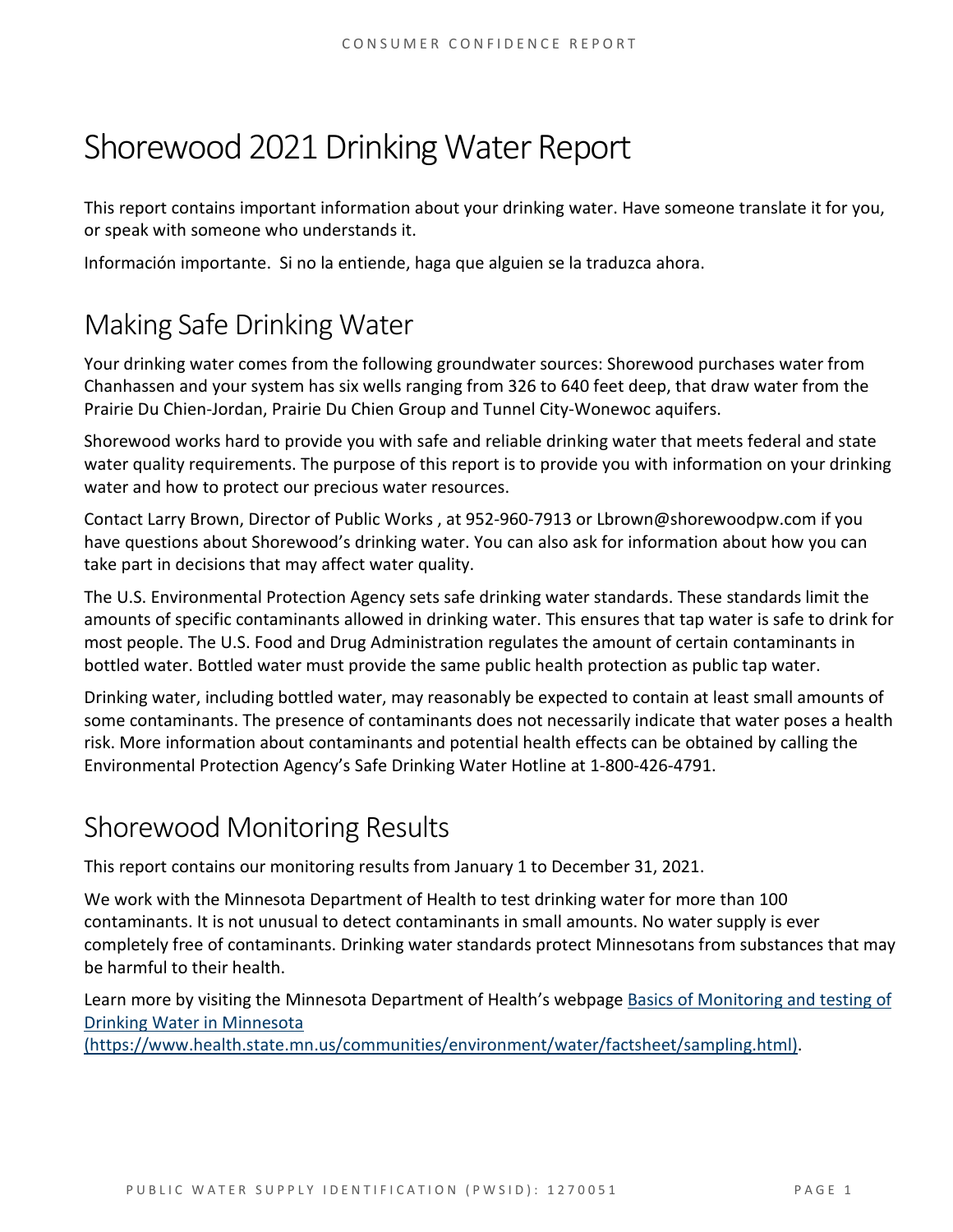# **How to Read the Water Quality Data Tables**

The tables below show the contaminants we found last year or the most recent time we sampled for that contaminant. They also show the levels of those contaminants and the Environmental Protection Agency's limits. Substances that we tested for but did not find are not included in the tables.

We sample for some contaminants less than once a year because their levels in water are not expected to change from year to year. If we found any of these contaminants the last time we sampled for them, we included them in the tables below with the detection date.

We may have done additional monitoring for contaminants that are not included in the Safe Drinking Water Act. To request a copy of these results, call the Minnesota Department of Health at 651-201-4700 between 8:00 a.m. and 4:30 p.m., Monday through Friday.

# **Explaining Special Situations for the Highest Result and Average**

Some contaminants are monitored regularly throughout the year, and rolling (or moving) annual averages are used to manage compliance. Because of this averaging, there are times where the Range of Detected Test Results for the calendar year is lower than the Highest Average or Highest Single Test Result, because it occurred in the previous calendar year.

### **Definitions**

- **AL (Action Level)**: The concentration of a contaminant which, if exceeded, triggers treatment or other requirements which a water system must follow.
- **EPA:** Environmental Protection Agency
- **MCL (Maximum contaminant level)**: The highest level of a contaminant that is allowed in drinking water. MCLs are set as close to the MCLGs as feasible using the best available treatment technology.
- **MCLG (Maximum contaminant level goal)**: The level of a contaminant in drinking water below which there is no known or expected risk to health. MCLGs allow for a margin of safety.
- **MRDL (Maximum residual disinfectant level):** The highest level of a disinfectant allowed in drinking water. There is convincing evidence that addition of a disinfectant is necessary for control of microbial contaminants.
- **MRDLG (Maximum residual disinfectant level goal)**: The level of a drinking water disinfectant below which there is no known or expected risk to health. MRDLGs do not reflect the benefits of the use of disinfectants to control microbial contaminants.
- **N/A (Not applicable)**: Does not apply.
- **pCi/l (picocuries per liter)**: A measure of radioactivity.
- **ppb (parts per billion)**: One part per billion in water is like one drop in one billion drops of water, or about one drop in a swimming pool. ppb is the same as micrograms per liter ( $\mu$ g/l).
- **ppm (parts per million)**: One part per million is like one drop in one million drops of water, or about one cup in a swimming pool. ppm is the same as milligrams per liter (mg/l).
- **PWSID**: Public water system identification.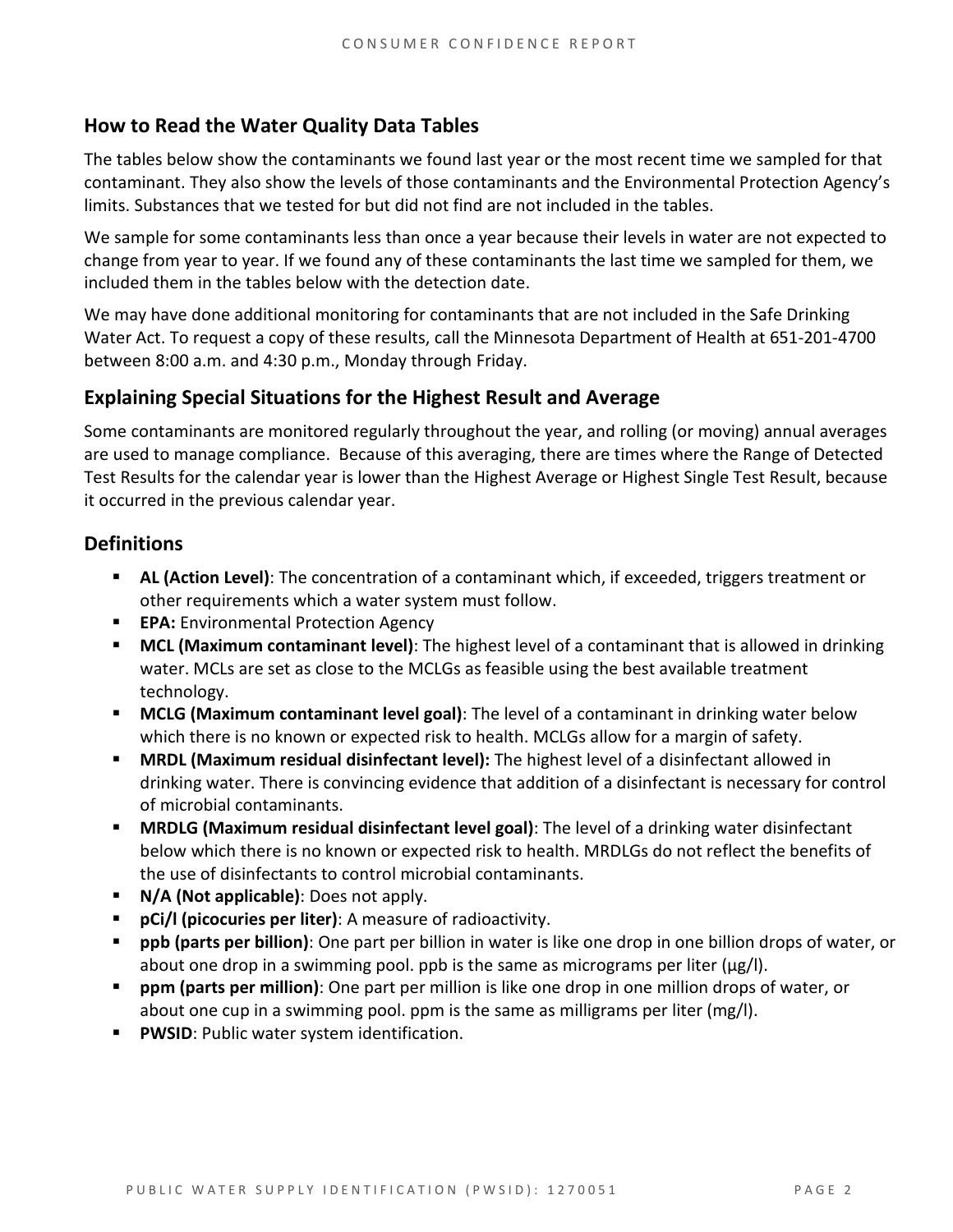# **Monitoring Results – Regulated Substances**

| LEAD AND COPPER - Tested at customer taps.                   |                                         |                                           |                                                   |                                                                             |                  |                                        |  |
|--------------------------------------------------------------|-----------------------------------------|-------------------------------------------|---------------------------------------------------|-----------------------------------------------------------------------------|------------------|----------------------------------------|--|
| <b>Contaminant</b> (Date, if<br>sampled in previous<br>year) | EPA's<br><b>Ideal</b><br>Goal<br>(MCLG) | EPA's<br><b>Action</b><br>Level           | 90% of<br><b>Results Were</b><br><b>Less Than</b> | <b>Number</b><br><b>of</b><br><b>Homes</b><br>with<br>High<br><b>Levels</b> | <b>Violation</b> | <b>Typical Sources</b>                 |  |
| Lead (10/01/20)                                              | 0 ppb                                   | 90% of<br>homes<br>less than<br>15 ppb    | 5.8 ppb                                           | 1 out of<br>19                                                              | NO.              | Corrosion of<br>household<br>plumbing. |  |
| Copper (10/01/20)                                            | 0 ppm                                   | 90% of<br>homes<br>less than<br>$1.3$ ppm | $0.45$ ppm                                        | 0 out of<br>19                                                              | NO.              | Corrosion of<br>household<br>plumbing. |  |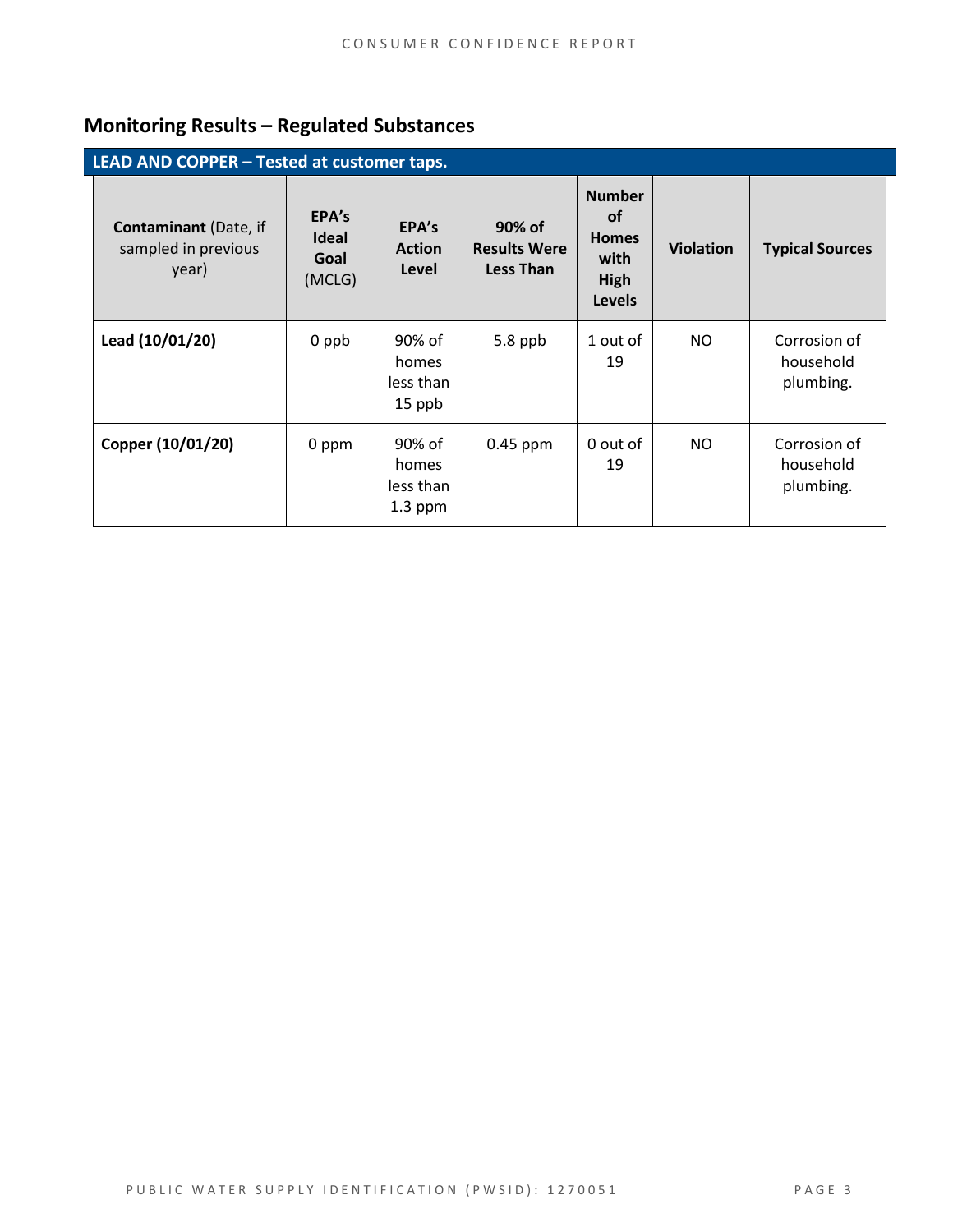| <b>INORGANIC &amp; ORGANIC CONTAMINANTS - Tested in drinking water.</b> |                                  |                         |                                                                                              |                                                           |                  |                                                                                                                     |  |  |
|-------------------------------------------------------------------------|----------------------------------|-------------------------|----------------------------------------------------------------------------------------------|-----------------------------------------------------------|------------------|---------------------------------------------------------------------------------------------------------------------|--|--|
| <b>Contaminant</b><br>(Date, if sampled<br>in previous year)            | EPA's<br>Ideal<br>Goal<br>(MCLG) | EPA's<br>Limit<br>(MCL) | <b>Highest</b><br><b>Average or</b><br><b>Highest</b><br><b>Single Test</b><br><b>Result</b> | <b>Range of</b><br><b>Detected</b><br><b>Test Results</b> | <b>Violation</b> | <b>Typical Sources</b>                                                                                              |  |  |
| <b>Cyanide, Free</b>                                                    | $0.2$ ppm                        | 0.2<br>ppm              | $0.06$ ppm                                                                                   | N/A                                                       | <b>NO</b>        | Discharge from<br>steel/metal factories;<br>Discharge from plastic<br>and fertilizer factories.                     |  |  |
| <b>Barium</b>                                                           | 2 ppm                            | 2 ppm                   | $0.16$ ppm                                                                                   | N/A                                                       | <b>NO</b>        | Discharge of drilling<br>wastes; Discharge from<br>metal refineries; Erosion<br>of natural deposit.                 |  |  |
| <b>Gross Alpha</b>                                                      | $0$ pCi/l                        | 15.4<br>pCi/l           | 5.9 pCi/l                                                                                    | $0.0 - 5.9$<br>pCi/l                                      | <b>NO</b>        | Erosion of natural<br>deposits.                                                                                     |  |  |
| Combined<br>Radium                                                      | $0$ pCi/l                        | 5.4<br>pCi/l            | $1.3$ pCi/l                                                                                  | $0.0 - 1.3$<br>pCi/l                                      | <b>NO</b>        | Erosion of natural<br>deposits.                                                                                     |  |  |
| <b>Arsenic</b>                                                          | 0 ppb                            | 10.4<br>ppb             | 7.75 ppb                                                                                     | $4.36 - 10.80$<br>ppb                                     | <b>NO</b>        | Erosion of natural<br>deposits; Runoff from<br>orchards; Runoff from<br>glass and electronics<br>production wastes. |  |  |

#### **Potential Health Effects and Corrective Actions (If Applicable)**

Arsenic: During the year our system had an arsenic result that was greater than the MCL. Since there is variability in sampling results, and this is not an acute contaminant, four quarterly sample results are used to determine compliance. Quarterly monitoring for arsenic was conducted, and the annual average for arsenic was less than the MCL, therefore, no violation was issued for this contaminant.

Arsenic: While your drinking water meets EPA's standard for arsenic, it does contain low levels of arsenic. EPA's standard balances the current understanding of arsenic's possible health effects against the costs of removing arsenic from drinking water. EPA continues to research the health effects of low levels of arsenic, which is a mineral known to cause cancer in humans at high concentrations and is linked to other health effects such as skin damage and circulatory problems.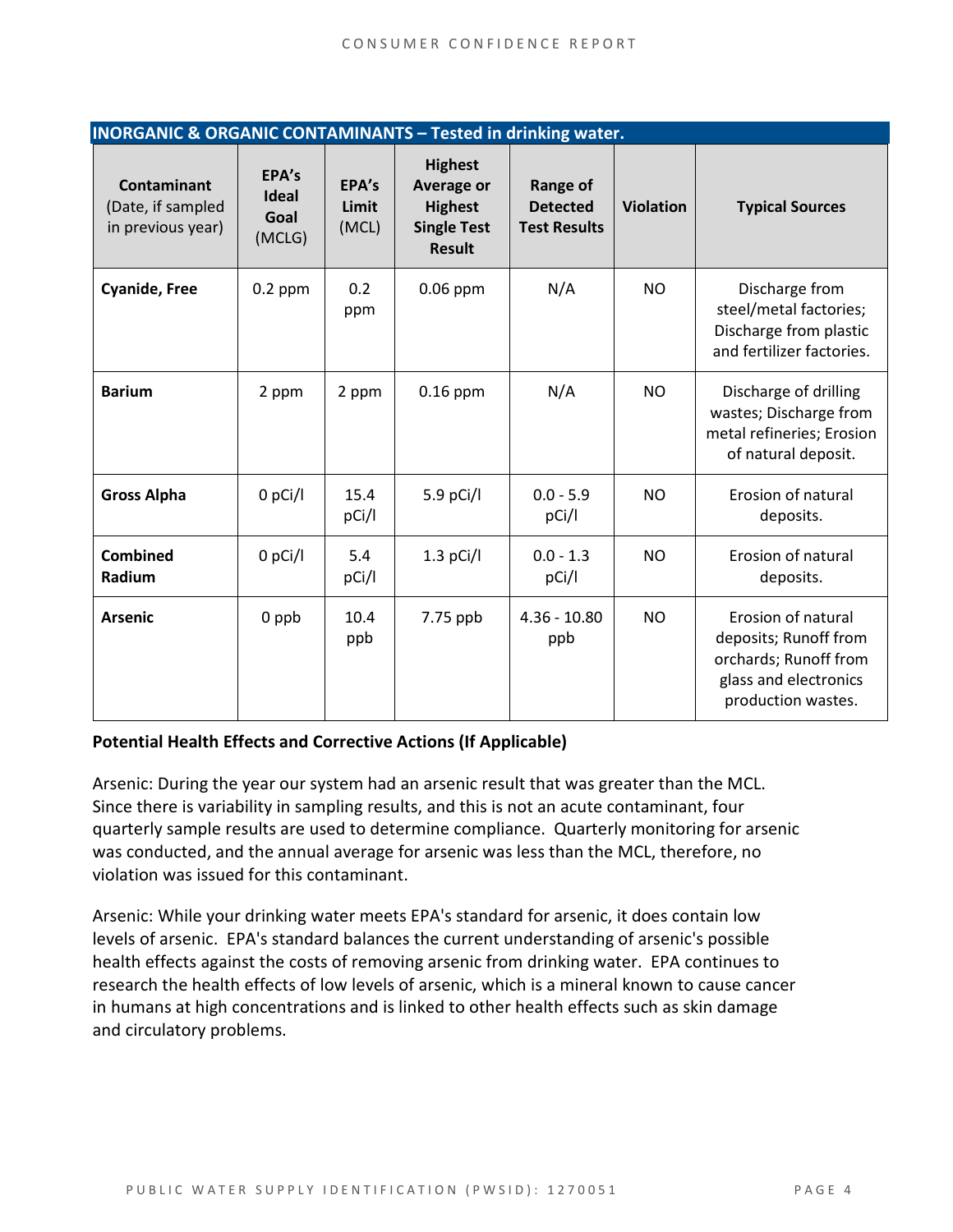| <b>CONTAMINANTS RELATED TO DISINFECTION - Tested in drinking water.</b> |                                               |                                    |                                                                                              |                                                           |                  |                                                  |  |  |
|-------------------------------------------------------------------------|-----------------------------------------------|------------------------------------|----------------------------------------------------------------------------------------------|-----------------------------------------------------------|------------------|--------------------------------------------------|--|--|
| Substance (Date, if<br>sampled in previous<br>year)                     | <b>EPA's Ideal</b><br>Goal (MCLG<br>or MRDLG) | EPA's<br>Limit<br>(MCL or<br>MRDL) | <b>Highest</b><br><b>Average or</b><br><b>Highest</b><br><b>Single Test</b><br><b>Result</b> | <b>Range of</b><br><b>Detected</b><br><b>Test Results</b> | <b>Violation</b> | <b>Typical Sources</b>                           |  |  |
| <b>Total</b><br><b>Trihalomethanes</b><br>(TTHMs)                       | N/A                                           | 80 ppb                             | 1 ppb                                                                                        | N/A                                                       | NO.              | By-product of<br>drinking water<br>disinfection. |  |  |
| <b>Total Haloacetic</b><br>Acids (HAA)                                  | N/A                                           | 60 ppb                             | $2.5$ ppb                                                                                    | N/A                                                       | NO.              | By-product of<br>drinking water<br>disinfection. |  |  |
| <b>Total Chlorine</b>                                                   | $4.0$ ppm                                     | $4.0$ ppm                          | 1.24 ppm                                                                                     | $0.60 - 2.12$<br>ppm                                      | NO.              | Water additive<br>used to control<br>microbes.   |  |  |

Total HAA refers to HAA5

| <b>OTHER SUBSTANCES - Tested in drinking water.</b> |                                      |                         |                                                                                    |                                                    |                  |                                                                               |  |  |
|-----------------------------------------------------|--------------------------------------|-------------------------|------------------------------------------------------------------------------------|----------------------------------------------------|------------------|-------------------------------------------------------------------------------|--|--|
| Substance (Date,<br>if sampled in<br>previous year) | EPA's<br><b>Ideal Goal</b><br>(MCLG) | EPA's<br>Limit<br>(MCL) | <b>Highest</b><br><b>Average or</b><br><b>Highest Single</b><br><b>Test Result</b> | Range of<br><b>Detected</b><br><b>Test Results</b> | <b>Violation</b> | <b>Typical Sources</b>                                                        |  |  |
| <b>Fluoride</b>                                     | $4.0$ ppm                            | $4.0$ ppm               | $0.9$ ppm                                                                          | $0.46 - 0.79$<br>ppm                               | NO.              | Erosion of natural<br>deposits; Water<br>additive to promote<br>strong teeth. |  |  |

#### **Potential Health Effects and Corrective Actions (If Applicable)**

Fluoride: Fluoride is nature's cavity fighter, with small amounts present naturally in many drinking water sources. There is an overwhelming weight of credible, peer-reviewed, scientific evidence that fluoridation reduces tooth decay and cavities in children and adults, even when there is availability of fluoride from other sources, such as fluoride toothpaste and mouth rinses. Since studies show that optimal fluoride levels in drinking water benefit public health, municipal community water systems adjust the level of fluoride in the water to an optimal concentration between 0.5 to 0.9 parts per million (ppm) to protect your teeth. Fluoride levels below 2.0 ppm are not expected to increase the risk of a cosmetic condition known as enamel fluorosis.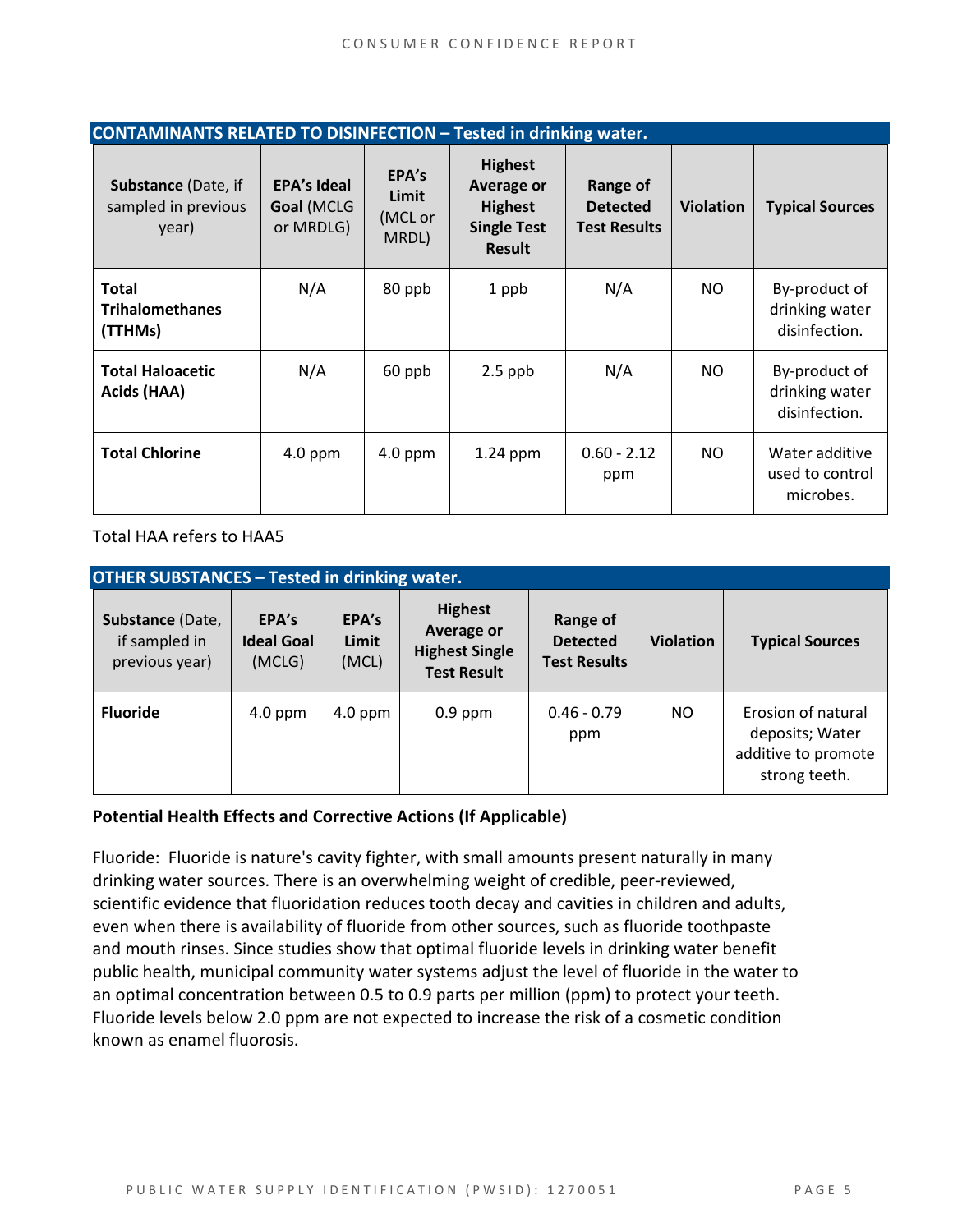### **Some People Are More Vulnerable to Contaminants in Drinking Water**

Some people may be more vulnerable to contaminants in drinking water than the general population. Immuno-compromised persons such as persons with cancer undergoing chemotherapy, persons who have undergone organ transplants, people with HIV/AIDS or other immune system disorders, some elderly, and infants can be particularly at risk from infections. The developing fetus and therefore pregnant women may also be more vulnerable to contaminants in drinking water. These people or their caregivers should seek advice about drinking water from their health care providers. EPA/Centers for Disease Control (CDC) guidelines on appropriate means to lessen the risk of infection by *Cryptosporidium* and other microbial contaminants are available from the Safe Drinking Water Hotline at 1-800-426-4791.

# Learn More about Your Drinking Water

## **Drinking Water Sources**

Minnesota's primary drinking water sources are groundwater and surface water. Groundwater is the water found in aquifers beneath the surface of the land. Groundwater supplies 75 percent of Minnesota's drinking water. Surface water is the water in lakes, rivers, and streams above the surface of the land. Surface water supplies 25 percent of Minnesota's drinking water.

Contaminants can get in drinking water sources from the natural environment and from people's daily activities. There are five main types of contaminants in drinking water sources.

- **Microbial contaminants,** such as viruses, bacteria, and parasites. Sources include sewage treatment plants, septic systems, agricultural livestock operations, pets, and wildlife.
- **Inorganic contaminants** include salts and metals from natural sources (e.g. rock and soil), oil and gas production, mining and farming operations, urban stormwater runoff, and wastewater discharges.
- **Pesticides and herbicides** are chemicals used to reduce or kill unwanted plants and pests. Sources include agriculture, urban stormwater runoff, and commercial and residential properties.
- **Organic chemical contaminants** include synthetic and volatile organic compounds. Sources include industrial processes and petroleum production, gas stations, urban stormwater runoff, and septic systems.
- **Radioactive contaminants** such as radium, thorium, and uranium isotopes come from natural sources (e.g. radon gas from soils and rock), mining operations, and oil and gas production.

The Minnesota Department of Health provides information about your drinking water source(s) in a source water assessment, including:

- How Shorewood is protecting your drinking water source(s);
- Nearby threats to your drinking water sources;
- How easily water and pollution can move from the surface of the land into drinking water sources, based on natural geology and the way wells are constructed.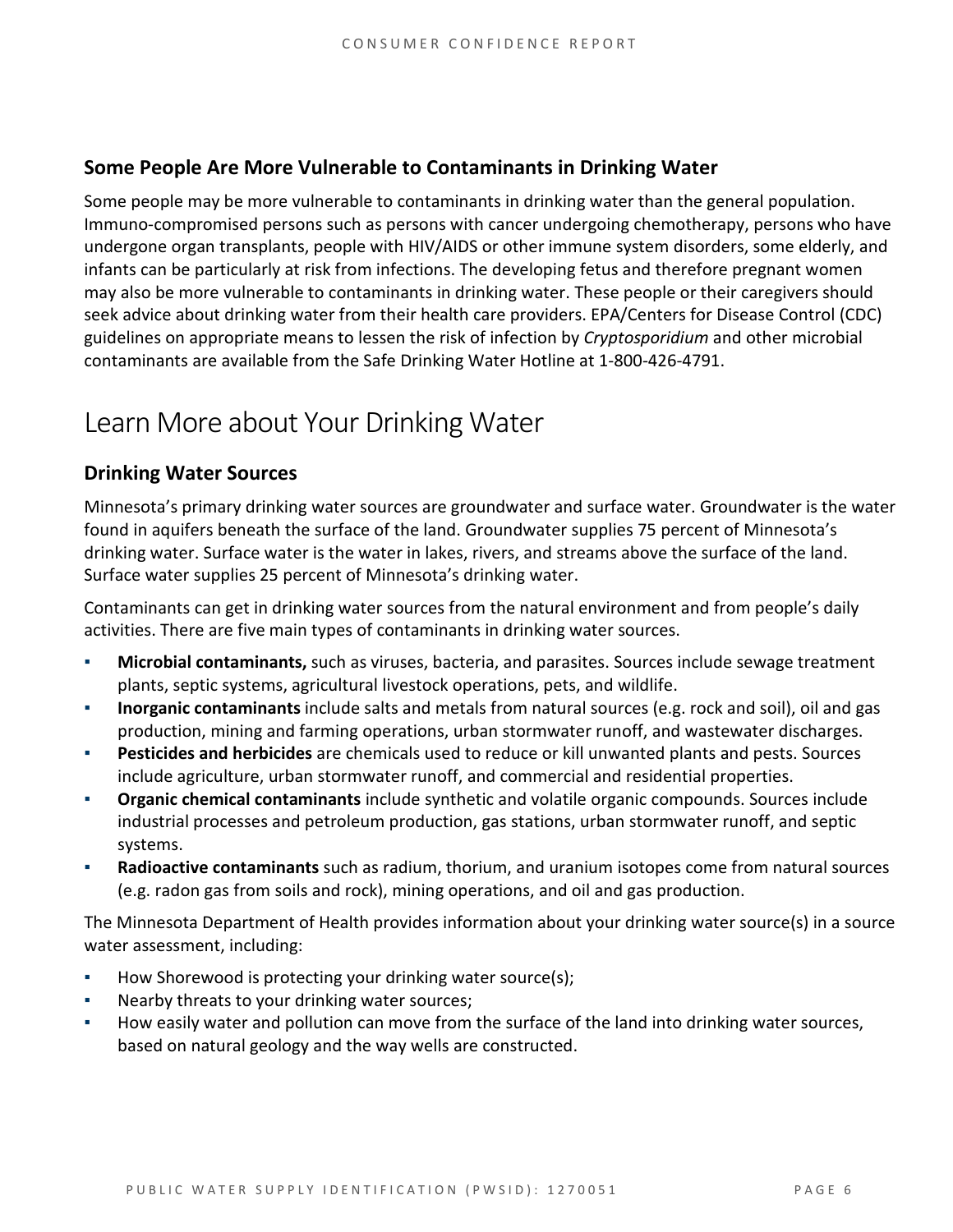Find your source water assessment a[t Source Water Assessments](https://www.health.state.mn.us/communities/environment/water/swp/swa)  [\(https://www.health.state.mn.us/communities/environment/water/swp/swa\)](https://www.health.state.mn.us/communities/environment/water/swp/swa) or call 651-201-4700 between 8:00 a.m. and 4:30 p.m., Monday through Friday.

## **Lead in Drinking Water**

You may be in contact with lead through paint, water, dust, soil, food, hobbies, or your job. Coming in contact with lead can cause serious health problems for everyone. There is no safe level of lead. Babies, children under six years, and pregnant women are at the highest risk.

Lead is rarely in a drinking water source, but it can get in your drinking water as it passes through lead service lines and your household plumbing system. Shorewood is responsible for providing high quality drinking water, but it cannot control the plumbing materials used in private buildings.

Read below to learn how you can protect yourself from lead in drinking water.

- 1. **Let the water run** for 30-60 seconds before using it for drinking or cooking if the water has not been turned on in over six hours. If you have a lead service line, you may need to let the water run longer. A service line is the underground pipe that brings water from the main water pipe under the street to your home.
	- You can find out if you have a lead service line by contacting your public water system, or you can check by following the steps at: [https://www.mprnews.org/story/2016/06/24/npr-find-lead](https://www.mprnews.org/story/2016/06/24/npr-find-lead-pipes-in-your-home)[pipes-in-your-home](https://www.mprnews.org/story/2016/06/24/npr-find-lead-pipes-in-your-home)
	- The only way to know if lead has been reduced by letting it run is to check with a test. If letting the water run does not reduce lead, consider other options to reduce your exposure.
- 2. **Use cold water** for drinking, making food, and making baby formula. Hot water releases more lead from pipes than cold water.
- 3. **Test your water.** In most cases, letting the water run and using cold water for drinking and cooking should keep lead levels low in your drinking water. If you are still concerned about lead, arrange with a laboratory to test your tap water. Testing your water is important if young children or pregnant women drink your tap water.
	- Contact a Minnesota Department of Health accredited laboratory to get a sample container and instructions on how to submit a sample: [Environmental Laboratory Accreditation Program](https://eldo.web.health.state.mn.us/public/accreditedlabs/labsearch.seam)  [\(https://eldo.web.health.state.mn.us/public/accreditedlabs/labsearch.seam\)](https://eldo.web.health.state.mn.us/public/accreditedlabs/labsearch.seam)  The Minnesota Department of Health can help you understand your test results.
- 4. **Treat your water** if a test shows your water has high levels of lead after you let the water run.
	- Read about water treatment units: [Point-of-Use Water Treatment Units for Lead Reduction](https://www.health.state.mn.us/communities/environment/water/factsheet/poulead.html)  [\(https://www.health.state.mn.us/communities/environment/water/factsheet/poulead.html\)](https://www.health.state.mn.us/communities/environment/water/factsheet/poulead.html)

Learn more:

Visit Lead in Drinking Water [\(https://www.health.state.mn.us/communities/environment/water/contaminants/lead.html\)](https://www.health.state.mn.us/communities/environment/water/contaminants/lead.html)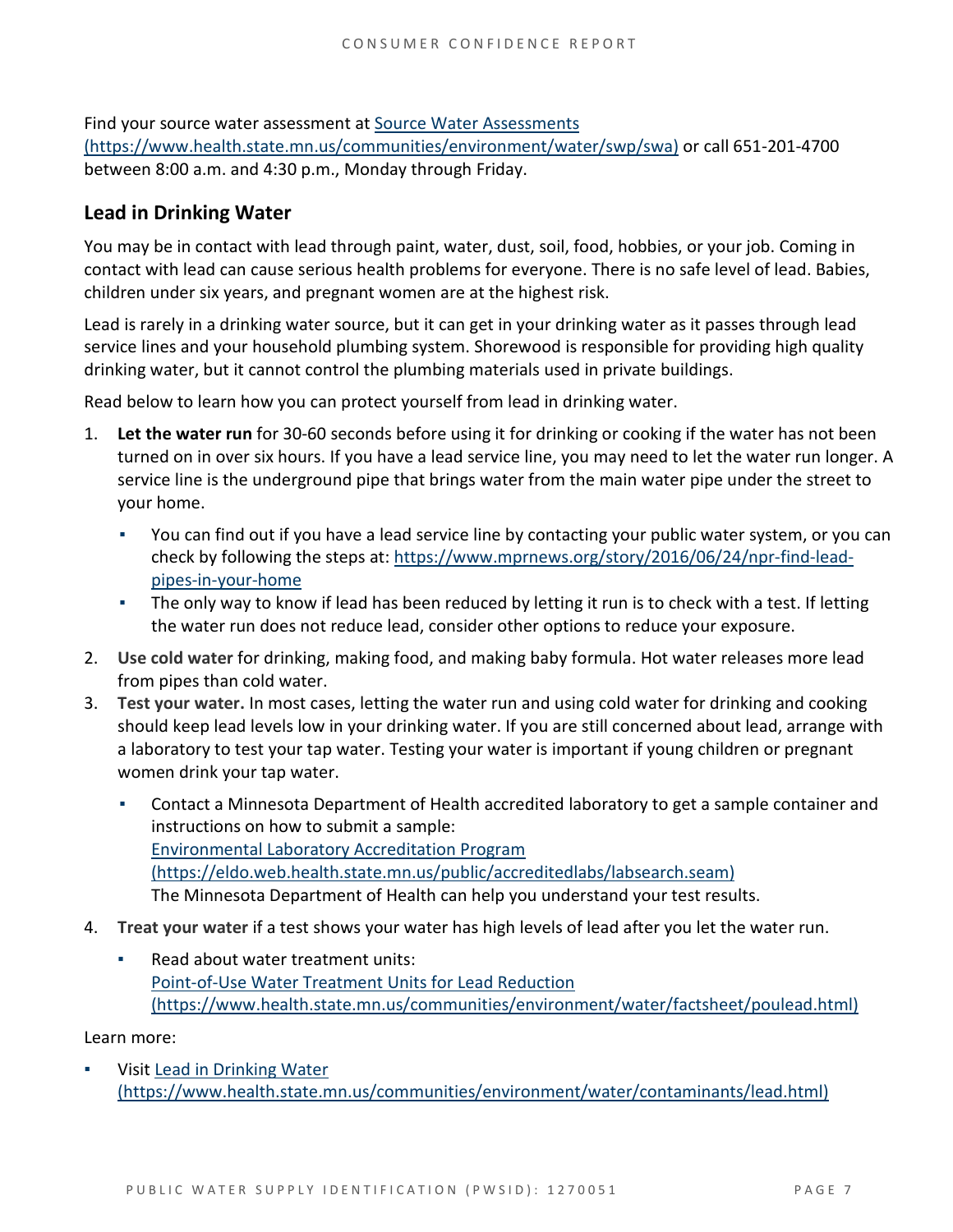- Visit [Basic Information about Lead in Drinking Water](http://www.epa.gov/safewater/lead) (http://www.epa.gov/safewater/lead)
- Call the EPA Safe Drinking Water Hotline at 1-800-426-4791.To learn about how to reduce your contact with lead from sources other than your drinking water, visi[t Common Sources](https://www.health.state.mn.us/communities/environment/lead/fs/common.html)  [\(https://www.health.state.mn.us/communities/environment/lead/fs/common.html\).](https://www.health.state.mn.us/communities/environment/lead/fs/common.html)

Help Protect Our Most Precious Resource – Water